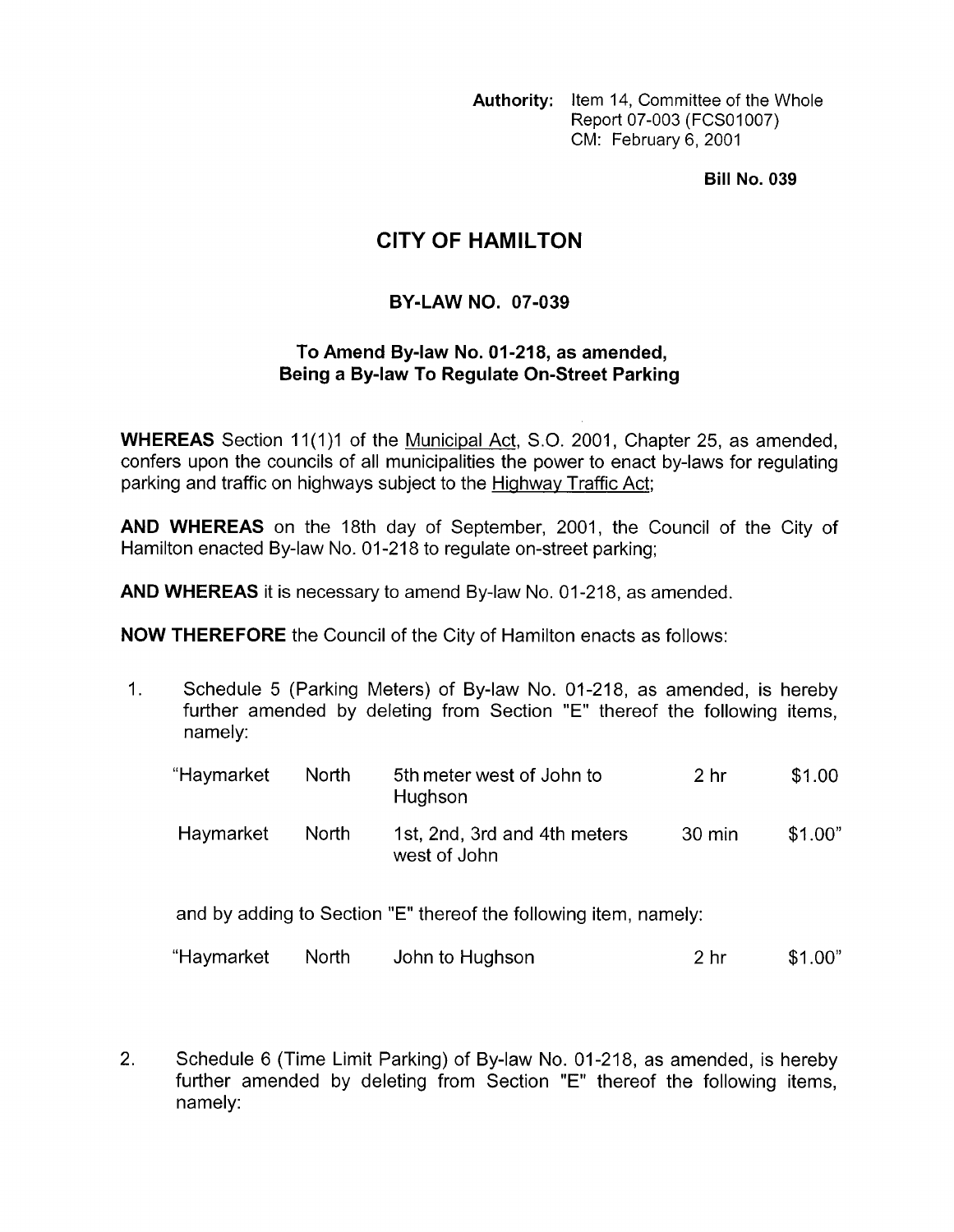2

| "Ferguson | East | commencing 30 feet<br>south of Hunter and<br>extending 115<br>southerly therefrom         | 1 <sub>hr</sub> | $8 \text{ am} - 8 \text{ am}$<br>(24 hrs) | Mon - Sun  |
|-----------|------|-------------------------------------------------------------------------------------------|-----------------|-------------------------------------------|------------|
| Ferguson  | West | commencing 31 feet<br>south of Hunter and<br>and extending 91 feet<br>southerly therefrom | 1 hr            | $8$ am $-$ 8 am<br>(24 hrs)               | $Mon-Sun"$ |

3. Schedule 8 (No Parking Zones) of By-law No. 01-218, as amended, is hereby further amended by deleting from Section "E" thereof the following items, namely:

| "Acadia                                                                                                                                                                                                                                                                                                                            | North<br>& East | From 67m east of Mapleridge<br>to 65m easterly and southerly<br>along the curbline of Acadia<br><b>Drive</b> | Anytime                                      |  |
|------------------------------------------------------------------------------------------------------------------------------------------------------------------------------------------------------------------------------------------------------------------------------------------------------------------------------------|-----------------|--------------------------------------------------------------------------------------------------------------|----------------------------------------------|--|
| Cline                                                                                                                                                                                                                                                                                                                              | <b>North</b>    | from the eastern intersection<br>with King to 89.3m westerly                                                 | 7:00 a.m. to $6:00$ p.m.<br>Monday to Friday |  |
| Glen                                                                                                                                                                                                                                                                                                                               | <b>North</b>    | commencing 320 feet east of<br>Macklin to easterly end                                                       | $8$ am $-5$ pm<br>Mon - Fri                  |  |
| Ferguson                                                                                                                                                                                                                                                                                                                           | East            | from 7.6m south of Main to<br>15.2m southerly                                                                | Anytime                                      |  |
| Ferguson                                                                                                                                                                                                                                                                                                                           | West            | commencing at a point 207<br>feet south of Hunter to a point<br>115 feet southerly therefrom                 | Anytime                                      |  |
| Ferguson                                                                                                                                                                                                                                                                                                                           | West            | from 29m south of Main to<br>Jackson                                                                         | Anytime                                      |  |
| Niagara                                                                                                                                                                                                                                                                                                                            | West            | Munro to Brant                                                                                               | Anytime"                                     |  |
| and by adding to Section "G" thereof the following item, namely:                                                                                                                                                                                                                                                                   |                 |                                                                                                              |                                              |  |
| $\mathbf{0}$ $\mathbf{0}$ $\mathbf{0}$ $\mathbf{0}$ $\mathbf{0}$ $\mathbf{0}$ $\mathbf{0}$ $\mathbf{0}$ $\mathbf{0}$ $\mathbf{0}$ $\mathbf{0}$ $\mathbf{0}$ $\mathbf{0}$ $\mathbf{0}$ $\mathbf{0}$ $\mathbf{0}$ $\mathbf{0}$ $\mathbf{0}$ $\mathbf{0}$ $\mathbf{0}$ $\mathbf{0}$ $\mathbf{0}$ $\mathbf{0}$ $\mathbf{0}$ $\mathbf{$ |                 |                                                                                                              | $A = 11.221$                                 |  |

| "Caroline | West | from 8.8m south of Napier to | Anytime" |
|-----------|------|------------------------------|----------|
|           |      | 13.5m southerly              |          |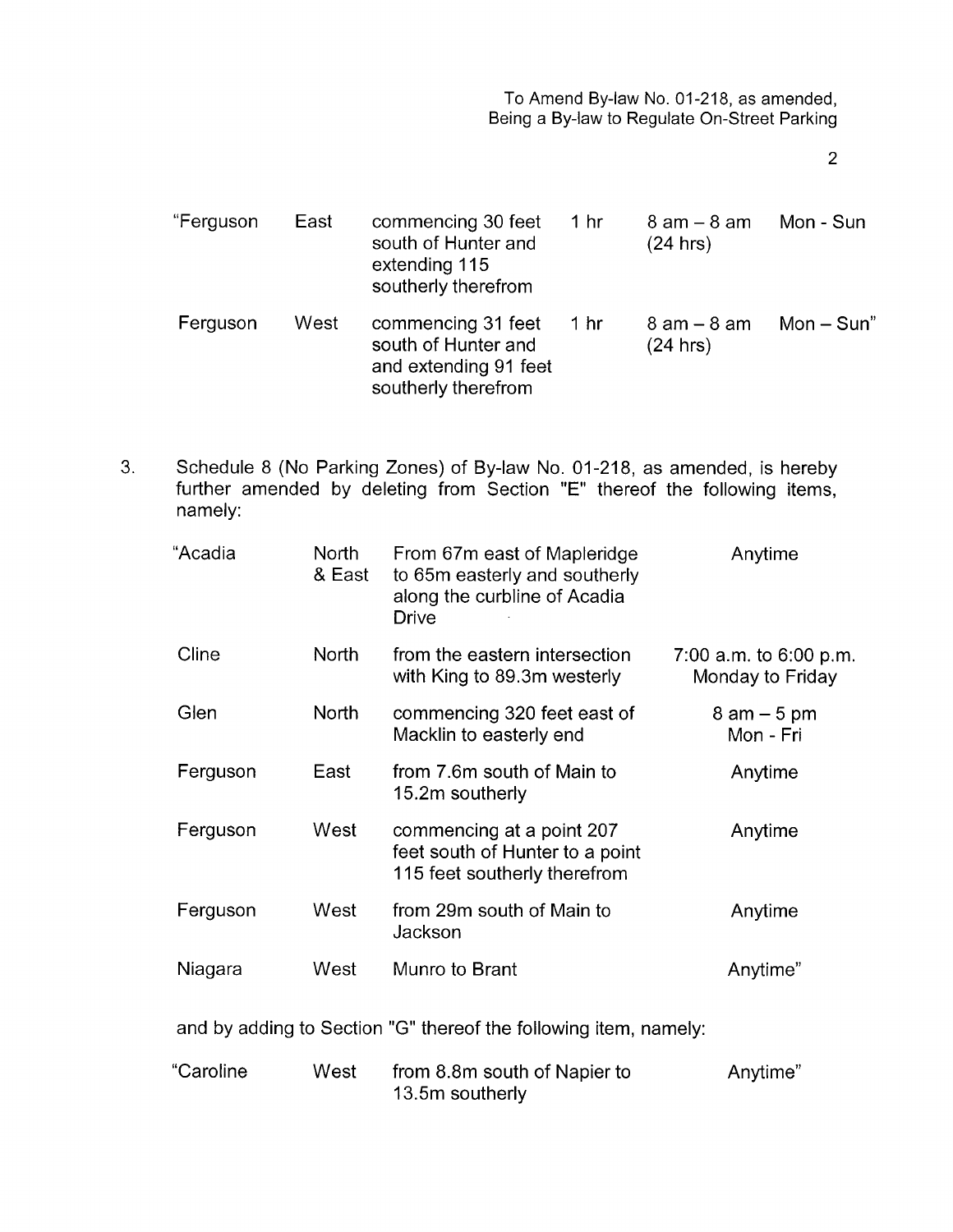**3** 

4. Schedule 9 (Alternate Side Parking) of By-law No. 01-218, as amended, is hereby further amended by deleting from Section "E" thereof the following item, namely:

| "Barbara | Princip to northerly end | East | West" |
|----------|--------------------------|------|-------|
|----------|--------------------------|------|-------|

5. Schedule 12 (Permit Parking Zones) of By-law No. 01-218, as amended, is hereby further amended by deleting from Section "E" thereof the following items, namely:

| "Cheever    | East  | commencing 185 feet south of Birge<br>and extending 22 feet southerly<br>therefrom | Anytime  |
|-------------|-------|------------------------------------------------------------------------------------|----------|
| Cheever     | West  | commencing 217 feet south of Birge<br>and extending 22 feet southerly<br>therefrom | Anytime  |
| Napier      | South | from 46m west of Caroline to 18.6m<br>westerly                                     | Anytime  |
| Napier      | South | Hess to 39.3m easterly                                                             | Anytime" |
|             |       | and by adding to Section "E" thereof the following items, namely:                  |          |
| "Burlington | South | from 81.7m west of Wellington to 9m                                                | Anytime  |

| Duniyon           | ovuu  | <b>INVILLED LETTE WEST OF WEIGHTOR OF SHE</b><br>westerly | <b>AUTOBIA</b> |
|-------------------|-------|-----------------------------------------------------------|----------------|
| <b>Burlington</b> | South | from 40.2m west of John to 12m<br>westerly                | Anytime        |
| Napier            | South | Hess to 107.7m easterly                                   | Anytime"       |

6. Schedule 13 (No Stopping Zones) of By-law No. 01-218, as amended, is hereby further amended by deleting from Section "E" thereof the following item, namely:

"Glen North Bond to Paradise 8:00 a.m. to 5:00 p.m."

Monday to Friday